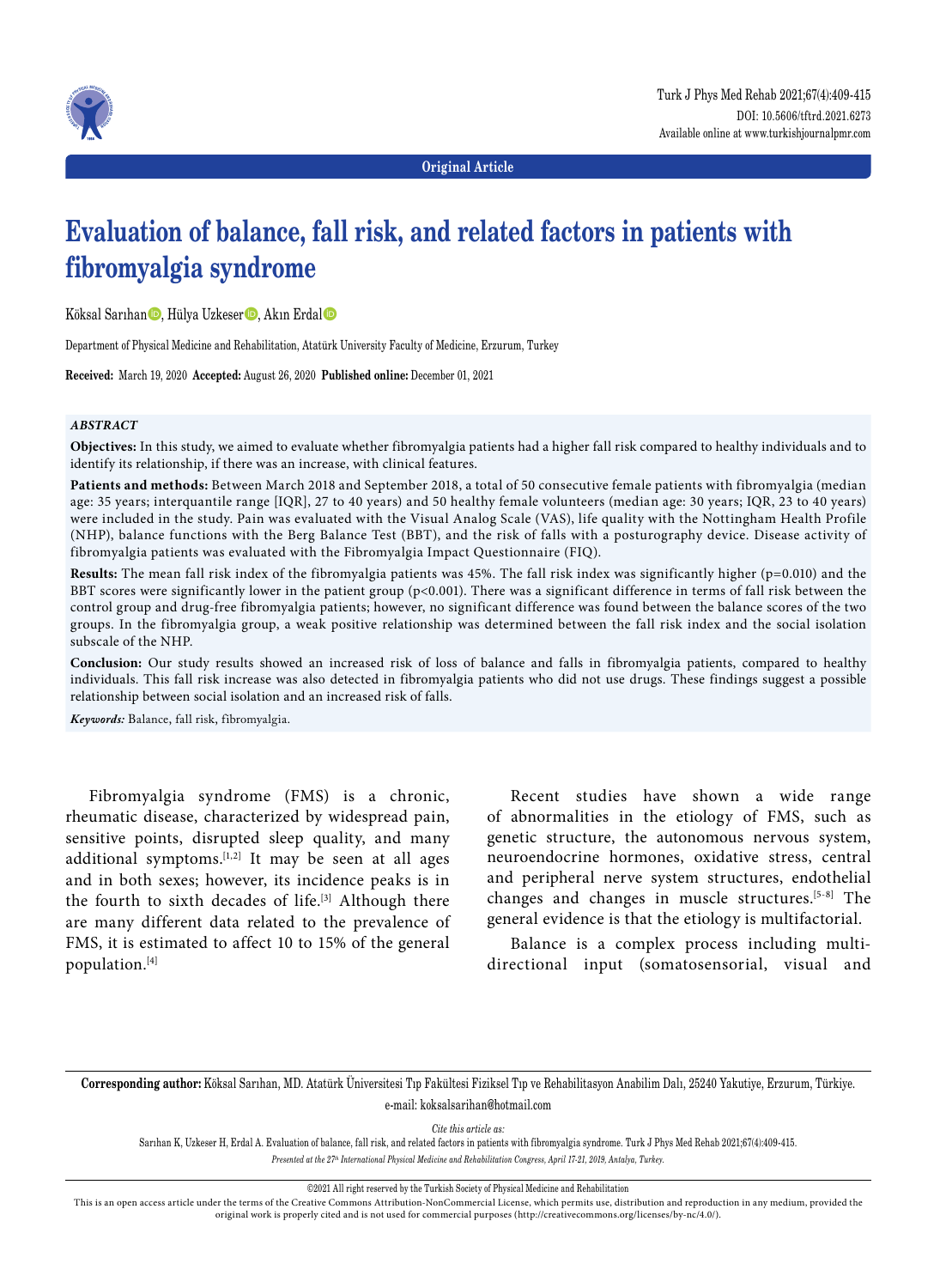vestibular) integration to implement neuromuscular activity appropriate to what is required for the maintenance of postural stability.[9] In recent publications related to FMS, balance problems and falls have been reported to be widespread problems in these patient groups. $[10-12]$  In the majority of FMS patients, balance problems are the symptoms that most affect the daily life.[11]

Impaired balance and associated falls are serious situations that have a negative effect on the quality of life, with more in some age groups, some disease groups, and may even be fatal.<sup>[13-15]</sup> More than one-third of adults aged 65 years and over fall each year and, in 20 to 30% of them, problems may be seen such as hip fractures or head trauma, leading to serious morbidity and mortality.[13]

There is a very limited number of studies evaluating the dynamic and static balance together in fibromyalgia patients. In addition, the number of studies evaluating the balance functions in patients with middle age fibromyalgia is quite low. In the present study, we aimed to evaluate whether FMS patients had a higher fall risk compared to healthy individuals and to identify its relationship, if there was an increase, with clinical features.

## **PATIENTS AND METHODS**

This cross-sectional study was conducted at Atatürk University Faculty of Medicine, Department of Physical Medicine and Rehabilitation outpatient clinic between March 2018 and September 2018. The study included 50 consecutive female patients (median age: 35 years; interquantile range [IQR], 27 to 40 years) who met the 2016 revised Fibromyalgia Diagnostic Criteria, and 50 healthy female volunteers (median age: 30 years; IQR, 23 to 40 years) who met the study inclusion criteria. The patients diagnosed with FMS were evaluated in respect of pain using the Visual Analog Scale (VAS) and in respect of health status and life quality with the Nottingham Health Profile  $(NHP)$ ,<sup>[16]</sup> while the Berg Balance Test  $(BBT)^{[17]}$  and Tetrax® (Sunlight Medical Ltd., Israel) posturography device<sup>[18]</sup> were used to assess the risk of falling and balance. The disease activity of the FMS patients was evaluated with the Fibromyalgia Impact Questionnaire (FIQ).[19] Patients having a history of malignancy, having a history of severe trauma to lower extremity or shoulder, previous orthopedic surgery, pregnant or breastfeeding women, having a history of neurological, rheumatic, or degenerative disease that could cause balance problems, those receiving drugs other than

duloxetine and pregabalin which could cause balance problems, having severe cardiovascular system or respiratory system disease or morbid obesity were excluded from the study. A written informed consent was obtained from each participant. The study protocol was approved by the Atatürk University Faculty of Medicine Ethics Committee (Date: 15/02/2018, No: 2/34). The study was conducted in accordance with the principles of the Declaration of Helsinki.

Balance measurement in the clinical environment can be applied in many different ways from simple manual tests to advanced measurements with computer-controlled complex devices. Balance measurement methods can be classified in two main groups: dynamic and static tests. In the current study, the static posturography device as a static test and the BBT as a dynamic test were applied for the evaluation of balance.

The risk of falls was calculated using the Tetrax® posturography device.[18] During this test, the subject stands on a platform and pressure sensors perceive patterns of movement in the pressure centers. The pressure center and gravity center are calculated by the device, and with the angles expressed, the risk of falls is calculated for the subject as a value between 0 and 100 at the end of the procedure. The falls risk index (FRI) results are divided into three categories of risk of falls.[18] An FRI score of 0-36 indicates a low level of risk, 37-58 a moderate level, and 59-100 a high level.

### **Statistical analysis**

The study power analysis and sample size calculation were performed using the G\*Power version 3.1.9.4 software (Heinrich-Heine-Universität Düsseldorf, Düsseldorf, Germany).<sup>[14]</sup> To obtain a difference of 15 in FRI to be significant, at least 40 patients in both groups at 95% confidence interval (CI) with 80% study power were needed (n=80 in total). Considering the probability of failure to collect data, 50 participants in each group were recruited  $(n=100$  in total).

Statistical analysis was performed using the IBM SPSS version 20.0 software (IBM Corp., Armonk, NY, USA). Conformity of continuous variable to normal distribution was assessed using the Shapiro-Wilk test. Data were presented in mean ± standard deviation (SD), median (min-max) or (IQR;  $25<sup>th</sup>-75<sup>th</sup>$ ), or in number and percentage. In the comparisons of two independent groups, the independent samples t-test and Mann-Whitney U test was used. The Kruskal-Wallis H test was used to compare more than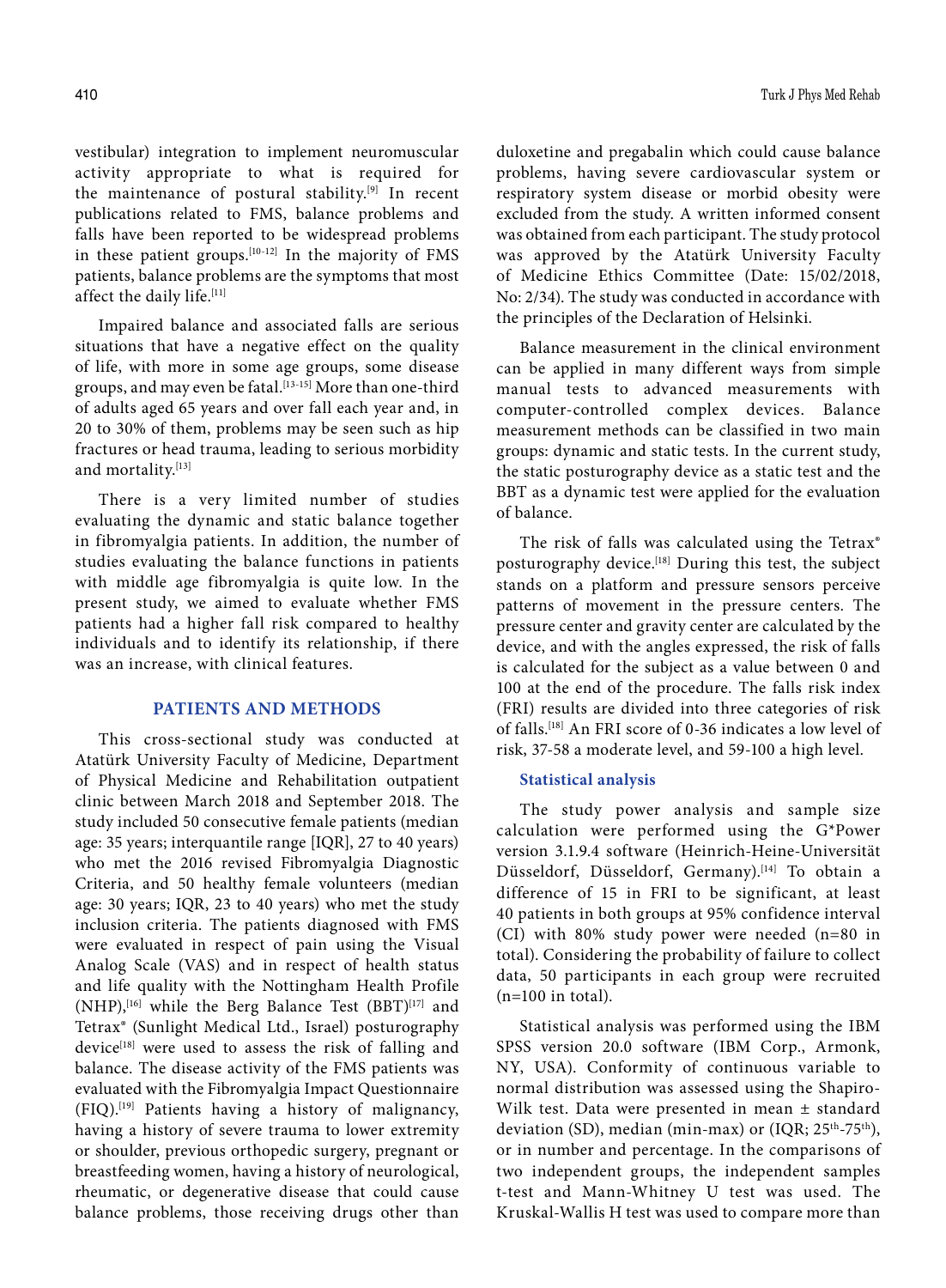two quantitative variables. The Pearson analysis was used to reveal the correlation between two normally distributed quantitative, continuous variables and Spearman correlation analysis was carried out, when the distribution was not normal. A  $p$  value of <0.05 was considered statistically significant.

## **RESULTS**

The demographic features of the participants are summarized in Table 1. No statistically significant difference was found between the FMS patient group and the control group in terms of age, height, or body mass index (BMI) (p>0.05). However, the VAS scores were statistically significantly higher in the FMS group than in the control group  $(p<0.05)$ . In addition, in the FMS group, 16 patients were using medication, while there was no regular drug use in any of the participants in the control group.

The BBT scores were statistically significantly lower in the FMS group than in the control group (p<0.05). The FRI was statistically significantly higher in the FMS group than in the control group (p<0.05) (Figure 1). The number of falls within the past 12 months was statistically significantly higher in the FMS group than in the control group ( $p<0.05$ ).



**Figure 1.** The distribution of FRI in the control and FMS groups.

FRI: Fall Risk Index; FMS: Fibromyalgia Syndrome.

Furthermore, there was significant difference in the FRI between the healthy controls (n=50) and the FMS patients not using medications (n=34). The FRI was statistically significantly higher in the FMS patients not using medication than the healthy control group  $(p<0.05)$ . However, no difference was found between the BBT scores of the two groups (p<0.05) (Table 2).

Further comparisons were made within the FMS group between the patients not using any drugs

| <b>TABLE 1</b><br>Demographic characteristics of FMS patients and healthy controls |                        |              |           |                    |              |               |                 |               |
|------------------------------------------------------------------------------------|------------------------|--------------|-----------|--------------------|--------------|---------------|-----------------|---------------|
|                                                                                    | Control group $(n=50)$ |              |           | FMS group $(n=50)$ |              |               |                 |               |
|                                                                                    | $Mean \pm SD$          | Median       | IOR       | $Mean \pm SD$      | Median       | IOR           | Test statistics | $\mathcal{P}$ |
| Age (year)                                                                         |                        | 30           | $23 - 40$ |                    | 35           | $27-40$       | $Z: -1.416$     | 0.157         |
| Height (cm)                                                                        | $161.6 \pm 5.8$        |              |           | $160.8 \pm 5.8$    |              |               | t: $0.567$      | 0.513         |
| Body mass index $(kg/m2)$                                                          |                        | 24.2         | 21.3-27.7 |                    | 25.8         | $22.0 - 29.5$ | $Z: -1.028$     | 0.304         |
| Visual Analog Scale (pain)                                                         |                        |              | $0 - 2$   |                    | 8            | $7-9$         | $Z: -8.606$     | < 0.001       |
| Berg balance test points                                                           |                        | 51           | $48 - 52$ |                    | 47           | $46 - 50$     | $Z: -4.59$      | < 0.001       |
| Fall risk index (%)                                                                |                        | 28           | $16 - 34$ |                    | 37           | $20 - 72$     | $Z: -2.59$      | 0.010         |
| Number of falls                                                                    |                        | $\mathbf{0}$ | $0 - 0$   |                    | $\mathbf{0}$ | $0-1$         | Z: 3.03         | 0.002         |
| FMS: Fibromyalgia syndrome; IQR: Interquartile range.                              |                        |              |           |                    |              |               |                 |               |

| <b>TABLE 2</b><br>Comparisons of FRI and BBT between the control group and FMS group without medication use |                                                                             |           |        |           |                 |         |  |
|-------------------------------------------------------------------------------------------------------------|-----------------------------------------------------------------------------|-----------|--------|-----------|-----------------|---------|--|
|                                                                                                             | Control group $(n=50)$<br>The FMS patients not using<br>medication $(n=34)$ |           |        |           |                 |         |  |
|                                                                                                             | Median                                                                      | IOR       | Median | IOR       | Test statistics | Ð       |  |
| Fall risk index (%)                                                                                         | 28                                                                          | $16 - 34$ | 30     | $20 - 60$ | $Z: -4.072$     | < 0.001 |  |
| Berg balance test points                                                                                    | 51                                                                          | $48 - 52$ | 47     | $46 - 50$ | $Z: -1.616$     | 0.106   |  |
| FRI: Fall Risk Index; FMS: Fibromyalgia syndrome; IQR: Interquartile range; BBT: Berg balance test.         |                                                                             |           |        |           |                 |         |  |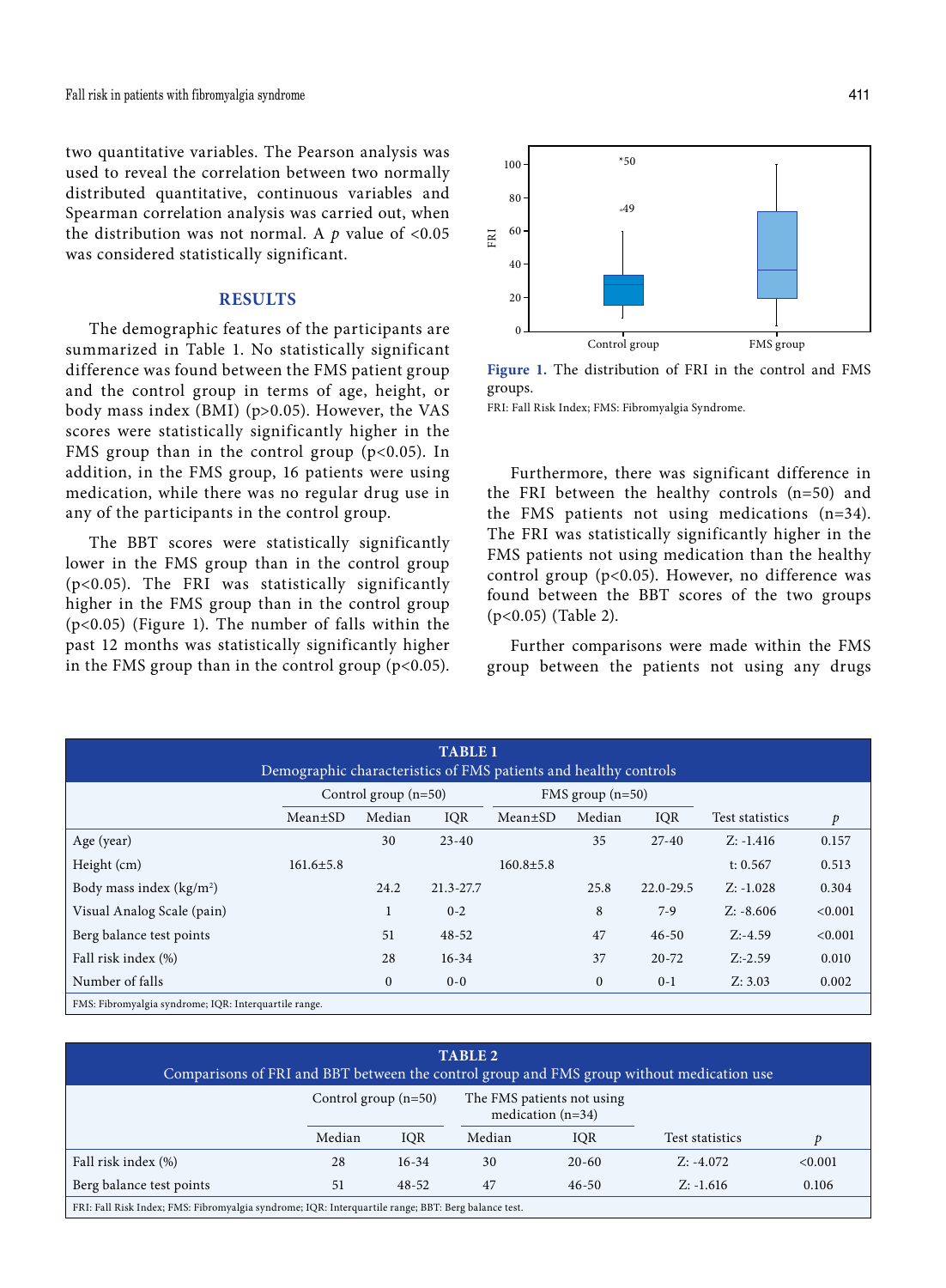| <b>TABLE 3</b>                                                                                          |            |               |                   |               |  |  |
|---------------------------------------------------------------------------------------------------------|------------|---------------|-------------------|---------------|--|--|
| The relationships of BBT points and FRI with clinical<br>features and NHP subscales in FMS group (n=50) |            |               |                   |               |  |  |
|                                                                                                         | <b>FRI</b> |               | <b>BBT</b> points |               |  |  |
|                                                                                                         | r          | $\mathcal{P}$ | r                 | $\mathcal{P}$ |  |  |
| Age                                                                                                     | 0.183      | 0.204         | $-0.229$          | 0.109         |  |  |
| Height                                                                                                  | $-0.040$   | 0.787         | 0.037             | 0.800         |  |  |
| <b>BMI</b>                                                                                              | 0.203      | 0.170         | $-0.330$          | 0.024         |  |  |
| Disease duration                                                                                        | 0.078      | 0.591         | 0.012             | 0.936         |  |  |
| VAS points                                                                                              | $-0.146$   | 0.311         | $-0.012$          | 0.933         |  |  |
| FIQ points                                                                                              | 0.192      | 0.187         | $-0.099$          | 0.497         |  |  |
| <b>FRI</b>                                                                                              |            |               | $-0.808$          | < 0.001       |  |  |
| Pain                                                                                                    | 0.132      | 0.359         | $-0.059$          | 0.683         |  |  |
| <b>Emotional</b> reaction                                                                               | 0.102      | 0.482         | 0.003             | 0.986         |  |  |
| Sleep                                                                                                   | $-0.05$    | 0.732         | 0.063             | 0.662         |  |  |
| Social isolation                                                                                        | 0.287      | 0.044         | 0.245             | 0.870         |  |  |
| Mobility                                                                                                | $-0.015$   | 0.918         | $-0.012$          | 0.935         |  |  |
| Energy                                                                                                  | $-0.072$   | 0.621         | $-0.078$          | 0.592         |  |  |
| NHP Part 1                                                                                              | 0.118      | 0.416         | $-0.046$          | 0.749         |  |  |
| NHP Part 2                                                                                              | 0.211      | 0.141         | $-0.229$          | 0.110         |  |  |

BBT: Berg Balance Test; FRI: Fall Risk Index; NHP: Nottingham Health Profile; FMS: Fibromyalgia syndrome; BMI: Body Mass Index; VAS: Visual Analog Scale; FIQ: Fibromyalgia Impact Questionnaire;

 $(n=34)$ , those using duloxetine  $(n=6)$ , and those using pregabalin (n=5). The median FRI was 40% (IQR: 12-72) in those using duloxetine, 30% (IQR: 20-60) in those not using any drugs, and 64% (IQR: 58-80) in those using pregabalin, indicating no statistically significant difference ( $\chi^2$ =2.831; p=0.243). The median BBT scores were 49 (IQR: 46-52) in those using duloxetine, 47 (IQR: 46-50) in those not using any drugs, and 47 (IQR: 44-47) in those using pregabalin, indicating no statistically significant difference  $(\chi^2=1.622; \, p=0.444).$ 

When all the participants were evaluated, no significant correlation was found between the FRI measured with posturography and age, height or BMI (p>0.05). However, a weak, negative, but significant correlation was observed between the age and the BBT scores (r=-0.291; p=0.003) and between BMI and the BBT scores  $(r=-0.247; p=0.013)$ . No significant relationship was determined between the height and BBT scores (r=0.037; p=0.800).

In the evaluations of the FMS group, a moderate, negative, and significant correlation was found between the BBT scores and BMI (r=-0.330; p=0.024). A strong, negative, and significant relationship was found between the BBT scores and FRI (r=-0.808; p<0.001). However, there was no statistically significant correlation between the other clinical characteristics (p>0.05) (Table 3).

In the evaluations of the FMS group, a weak, positive, but significant relationship was observed between the FRI and the social isolation subscale of the NHP ( $r=0.287$ ;  $p=0.044$ ). However, no significant correlation was found between the other subscales of the NHP and the FRI and BBT scores (p>0.05) (Table 3).

## **DISCUSSION**

In the present study, we aimed to evaluate whether FMS patients had a higher fall risk compared to healthy individuals and to identify its relationship with clinical features. The results of this study showed that FMS caused an increase in the loss of balance and the risk of falls, as objectively evidenced by a computerized balance system.

Previous studies have shown that FMS can affect the processes related to balance in the body, and may be the cause of patient complaints of balance problems and falls.[20,21] Studies have also revealed that FMS patients have a low confidence in their balance.[22] In an online questionnaire study, 45% of FMS patients were found to have balance problems, which was concluded to be a widespread complaint.<sup>[11]</sup> However, the number of studies evaluating the static and dynamic balance together is limited. In addition, drug use has not been evaluated in the majority of studies. In general, balance problems in FMS can emerge associated with impaired nerve system functions, vertigo, pain, impaired sleep quality, and reduced muscle strength and endurance associated with inactivity.<sup>[20,21,23]</sup> Some authors have shown that the loss of balance in patients diagnosed with FMS is basically the result of the loss of postural control.[12,22] Consequently, the balance defects experienced in this patient group may cause a reduction in functional independence.<sup>[24]</sup> The results of the current study support the findings of previous studies in FMS patients, and the risk of falls and loss of balance were found to be higher in female patients with FMS. The number of falls in the FMS patient group was also found to be higher than in the control group.

It has been proposed that balance functions can be impaired due to pain. There are studies in the literature supporting this theory, while there are conflicting opinions, as well.<sup>[20,25]</sup> In the FMS group of the current study, no significant correlation was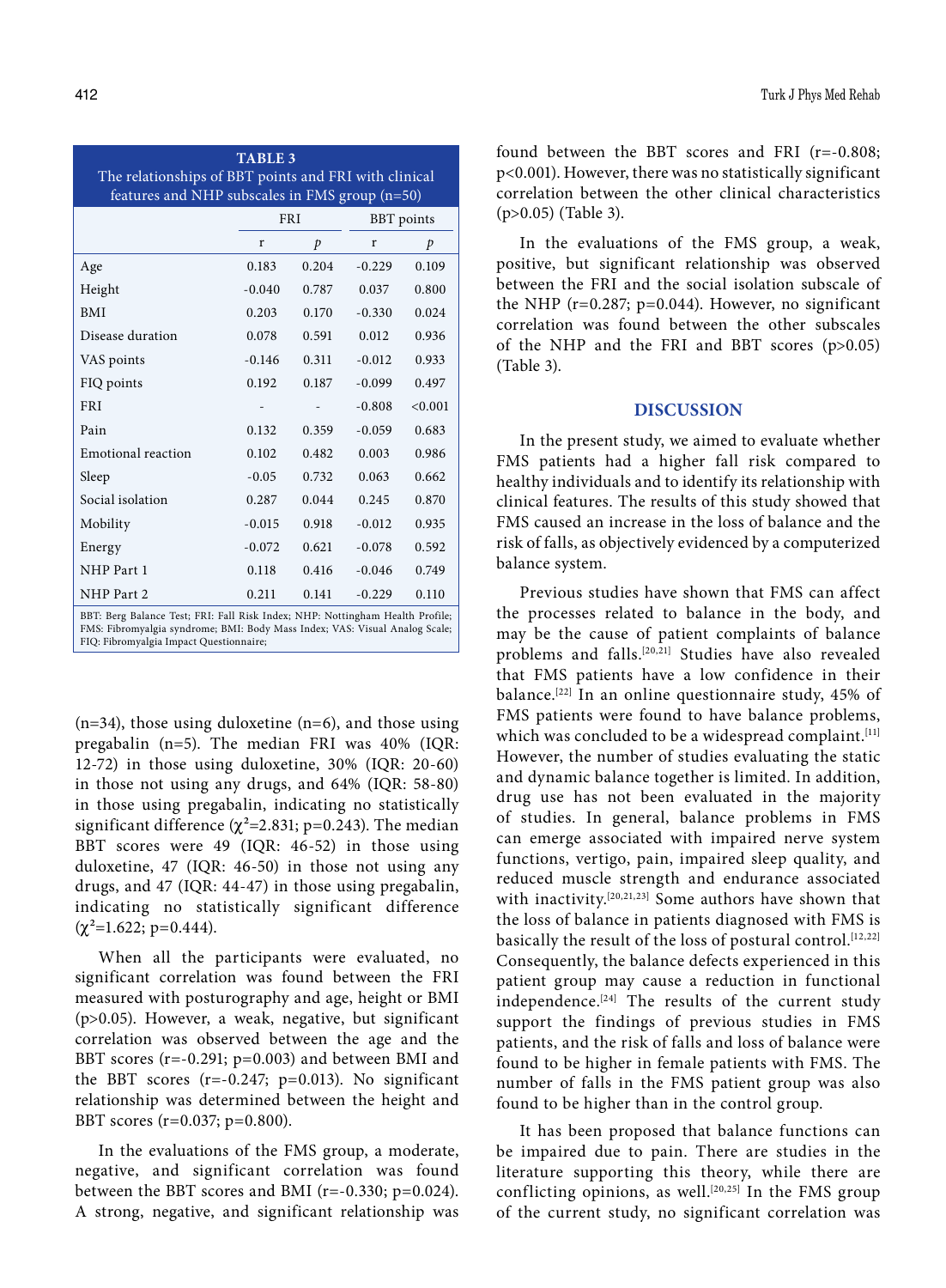found between the pain levels and the fall risk. Previous studies have also suggested that, as the disease becomes chronic in FMS patients, the postural control mechanisms are weakened through inactivity due to pain, fatigue, and chronic sleep problems.<sup>[10,26]</sup> Therefore, it can be considered that the duration of the disease may be related to postural instability and an increased risk of falls. However, in the current study, no significant correlation was found between the loss of balance and disease duration. This finding indicates that loss of balance is not associated with the disease duration and level of pain.

According to previous studies, the fall risk and loss of balance increase dramatically with the increasing age.  $[13,27]$  When all the participants in the current study were evaluated, no significant relationship was found between age and the FRI. However, we found a negative correlation between the age and BBT scores. The reason that there was no correlation between the age and the FRI, but there was a correlation with the BBT points could be that the BBT is a dynamic measurement and loss of dynamic balance is more evident with ageing. In the current study, there was no significant correlation between the age and the FRI or the BBT scores in the FMS patients. This finding suggests that loss of balance is not associated with age in middle-aged FMS patients.

In a previous study evaluating FMS patients with a balance evaluation system, there was a significant balance impairment in the FMS group, compared to the control group.[20] There was also a significant relationship between the loss of balance and FIQ scores. In another randomized-controlled study, the fall histories of 32 FMS patients were examined, and the clinical characteristics and dynamic balance status were evaluated using the FIQ, BBT, and dynamic posturography.[21] The results showed an increased loss of balance and weak postural control in the FMS patients. There was also a significant relationship between the balance scores and the FIQ results. Similar to these findings in the literature, the current study showed an increased loss of balance in FMS patients. However, unlike the literature, no significant correlation was found between the FRI and the BBT results and the fibromyalgia disease activity.

Several studies have found a relationship between several drugs and impaired balance.<sup>[28,29]</sup> In a study of FMS patients aged 50 years and over, drug use was associated with the risk of falls.<sup>[30]</sup> Antidepressants

and anti-epileptics, such as pregabalin, are drugs which can particularly cause severe neurological side effects.[30] Drug use was identified as an independent risk factor for balance impairment in another study.<sup>[29]</sup> In the current study, the patients those using duloxetine or pregabalin had higher FRI than patients not using any drugs, although the difference was not statistically significant. This difference might not have been statistically significant, due to the small number of patients in the FMS group who were using drugs. The FMS patients not using drugs had a significantly greater FRI than the control group and, although the BBT results were different, they were statistically comparable. The main reason for these results could be the loss of static balance of the FMS patients, and another reason could be the low number of patients. Based on these results, we can conclude that static balance is lost, in particular, in FMS patients independently of drug use and there may be an additional contribution of drug use to this loss of balance. Nevertheless, there is a need for further studies on this subject with larger patient groups.

Furthermore, previous studies have shown that balance defects in FMS patients are related to decreased functional independence.[24] In the current study, life quality was evaluated using the NHP. A positive correlation was only observed between the FRI of FMS patients and the social isolation subscale of the NHP. No significant relationship was determined between the BBT scores of the FMS patients and the NHP and the subscale points. These findings indicate that there could be a relationship between balance problems and increased fall risk in FMS patients and social isolation.

The mean FRI of the FMS patients in the current study was approximately 45%. This result suggests that there is a moderate level of fall risk in FMS patients.<sup>[18]</sup> This information should be communicated to patients diagnosed with FMS and would be extremely useful in increasing treatment compliance. Most of the previous studies related to balance and fall risk have included patients over the age of 50 years.[30-33] The low mean age of the patients in the current study is extremely important in respect of eliminating pathologies which could be age-related, may be overlooked, and which could cause loss of balance. Additionally, in the current study, static and dynamic measurement methods of balance evaluation were used. In these respects, the results of the current study can be considered valuable.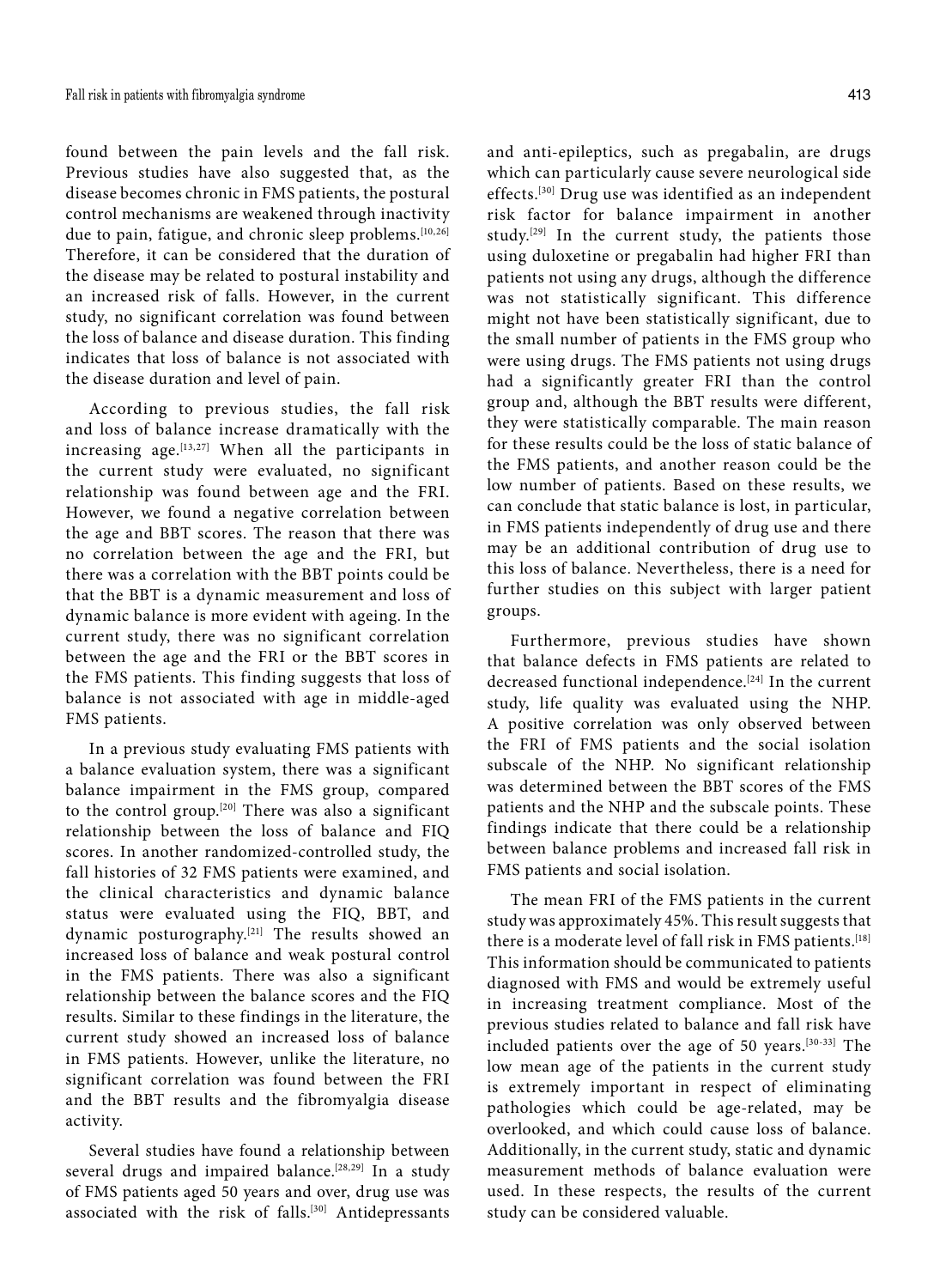The relatively low number of patients in the FMS group receiving medical treatment such as duloxetine and pregabalin can be regarded as the main limitation of the present study.

In conclusion, the results of this study demonstrated an increased loss of balance and fall risk in females with FMS, compared to the control group. This fall risk increase was also observed in FMS patients who did not use drugs. In addition, there was a higher number of falls in the FMS patient group than the control group. Also, there could be a relationship between social isolation and an increased risk of falls. Taken together, in FMS patients, it is recommended to be careful about falling and necessary precautions. In addition, there is a need for studies examining the relationship between loss of balance and vestibular dysfunction, sense of proprioception, loss of muscle strength, postural reflexes, hormone levels, orthostatic hypotension, cognitive symptoms, and vitamin deficiency in FMS patients.

#### **Declaration of conflicting interests**

The authors declared no conflicts of interest with respect to the authorship and/or publication of this article.

## **Funding**

The authors received no financial support for the research and/or authorship of this article.

### **REFERENCES**

- 1. Kurtaiş YA. Fibromiyalji sendromu: Editörler: Ataman Ş, Yalçın P. Romatoloji. Ankara: Medikal Nobel Tıp Kitabevi; 2012. s. 755-76.
- 2. Şendur ÖF, Kahvecioğlu F. Ağrılı kas sendromları: Editör: Oğuz H. Tıbbi Rehabilitasyon. Ankara: Nobel Tıp Kitabevi; 2015. s. 1011-24.
- 3. İnanıcı F. Fibromiyalji sendromu: Editörler: Beyazova M, Kutsal YG. Fiziksel Tıp ve Rehabilitasyon. Ankara: Güneş Tıp Kitabevi; 2011. s. 2365-77.
- 4. Branco JC, Bannwarth B, Failde I, Abello Carbonell J, Blotman F, Spaeth M, et al. Prevalence of fibromyalgia: a survey in five European countries. Semin Arthritis Rheum 2010;39:448-53.
- 5. Ozgocmen S, Ozyurt H, Sogut S, Akyol O. Current concepts in the pathophysiology of fibromyalgia: the potential role of oxidative stress and nitric oxide. Rheumatol Int 2006;26:585-97.
- 6. Martínez-Lavín M, Hermosillo AG. Autonomic nervous system dysfunction may explain the multisystem features of fibromyalgia. Semin Arthritis Rheum 2000;29:197-9.
- 7. Le Goff P. Is fibromyalgia a muscle disorder? Joint Bone Spine 2006;73:239-42.
- 8. Bağcıer F, Tufanoğlu FH, Kadıçeşme Ö. Is There Any Relationship Between Serum Endocan Levels and Carotid Intima-media Thickness in Patients with Fibromyalgia? Turk J Osteoporos 2019;25:49-52.
- 9. Horak FB. Postural orientation and equilibrium: what do we need to know about neural control of balance to prevent falls? Age Ageing 2006;35 Suppl 2:ii7-ii11.
- 10. Meireles SA, Antero DC, Kulczycki MM, Skare TL. Prevalence of falls in fibromyalgia patients. Acta Ortop Bras 2014;22:163-6.
- 11. Bennett RM, Jones J, Turk DC, Russell IJ, Matallana L. An internet survey of 2,596 people with fibromyalgia. BMC Musculoskelet Disord 2007;8:27.
- 12. Muto LH, Sauer JF, Yuan SL, Sousa A, Mango PC, Marques AP. Postural control and balance self-efficacy in women with fibromyalgia: are there differences? Eur J Phys Rehabil Med 2015;51:149-54.
- 13. Tinetti ME, Williams TF, Mayewski R. Fall risk index for elderly patients based on number of chronic disabilities. Am J Med 1986;80:429-34.
- 14. Alkan Melikoğlu M, Bağcier F. Fall Risk and Related Factors in Systemic Lupus Erythematosus. Arch Rheumatol 2017;32:216-20.
- 15. Alkan Melikoğlu M, Kul A. Fall risk and related factors in knee osteoarthritis. Turkish Journal of Geriatrics 2018;21:49-55.
- 16. Madenci E, Gürsoy S, Arıca E, Keven S. The Nottingham health profıle assessment of quality of life in patients with primary fibromyalgıa syndrome. Turkiye Klinikleri J PM&R 2003;3:11-4.
- 17. Sahin F, Yilmaz F, Ozmaden A, Kotevolu N, Sahin T, Kuran B. Reliability and validity of the Turkish version of the Berg Balance Scale. J Geriatr Phys Ther 2008;31:32-7.
- 18. Tetrax Hekim Rehberi, Yazılım Versiyonu 5.0/15.0 DUM 0062 Revision 01. Available at: http://www.caglarmedical. com/tetrax/thr.pdf. [Accessed: October 11, 2019]
- 19. Sarmer S, Ergin S, Yavuzer G. The validity and reliability of the Turkish version of the Fibromyalgia Impact Questionnaire. Rheumatol Int 2000;20:9-12.
- 20. Jones KD, Horak FB, Winters-Stone K, Irvine JM, Bennett RM. Fibromyalgia is associated with impaired balance and falls. J Clin Rheumatol 2009;15:16-21.
- 21. Russek LN, Fulk GD. Pilot study assessing balance in women with fibromyalgia syndrome. Physiother Theory Pract 2009;25:555-65.
- 22. Jones KD, King LA, Mist SD, Bennett RM, Horak FB. Postural control deficits in people with fibromyalgia: a pilot study. Arthritis Res Ther 2011;13:R127.
- 23. Akkaya N, Akkaya S, Atalay NS, Acar M, Catalbas N, Sahin F. Assessment of the relationship between postural stability and sleep quality in patients with fibromyalgia. Clin Rheumatol 2013;32:325-31.
- 24. Pérez-de-Heredia-Torres M, Huertas-Hoyas E, Martínez-Piédrola R, Palacios-Ceña D, Alegre-Ayala J, Santamaría-Vázquez M, et al. Balance deficiencies in women with fibromyalgia assessed using computerised dynamic posturography: a cross-sectional study in Spain. BMJ Open 2017;7:e016239.
- 25. Ulus Y, Akyol Y, Tander B, Durmuş D, Bilgici A, Kuru Ö. Is there a balance problem in hypermobile patients with fibromyalgia? Turk J Rheumatol 2013;28:10-5.
- 26. Watson NF, Buchwald D, Goldberg J, Noonan C, Ellenbogen RG. Neurologic signs and symptoms in fibromyalgia. Arthritis Rheum 2009;60:2839-44.